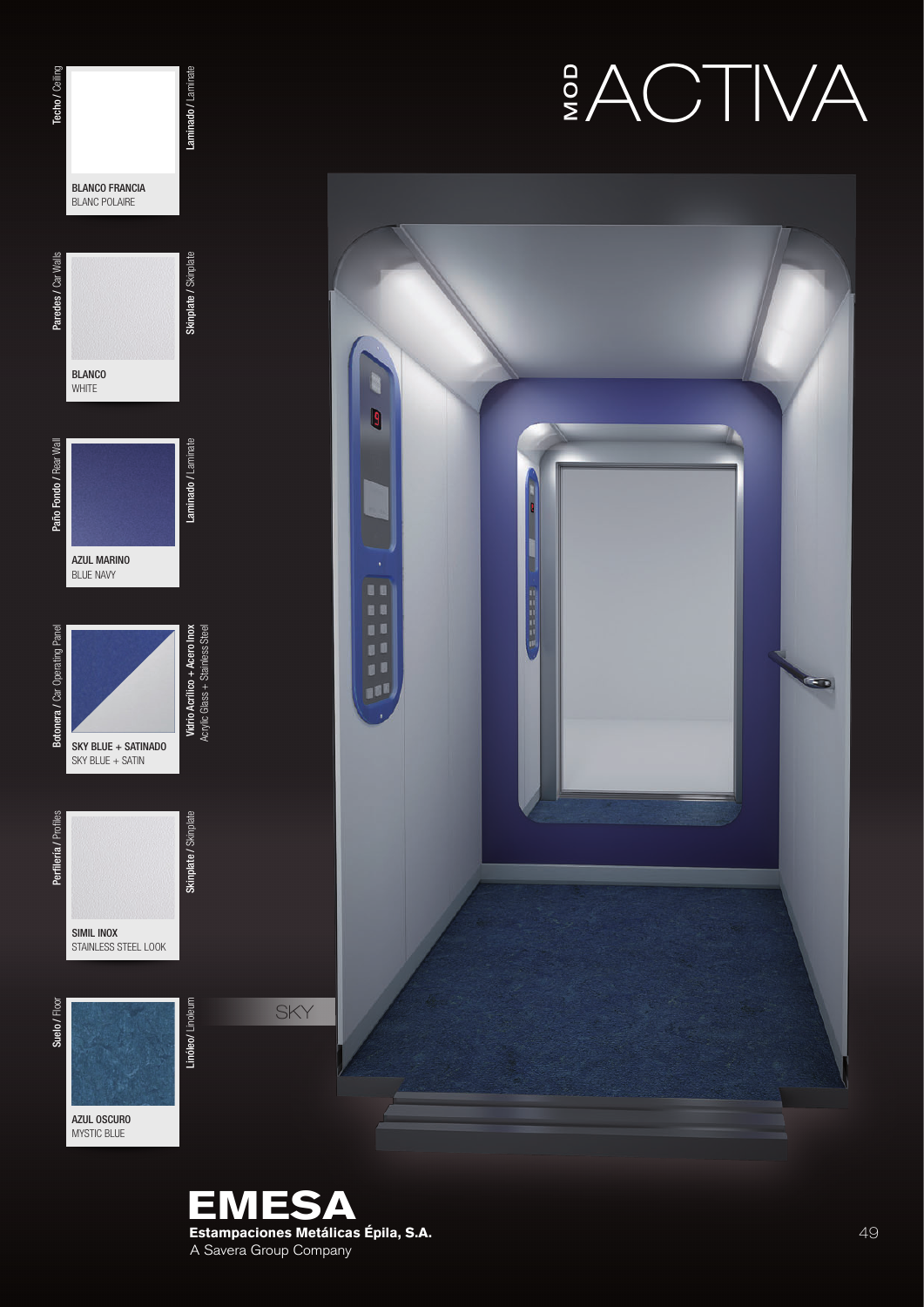# $\frac{2}{\sqrt{2}}$ **MOD**





## Acabados incluidos en precio base del modelo

Paños laterales: Chapa plastificada (skinplate).

Paño fondo: Chapa galvanizada forrada de laminado en paño liso.

Techo: Directo en laminado blanco con iluminación por fluorescentes en esquinas, con polietileno blanco curvo.

Suelo: Linóleo.

Perfilería: Chapa plastificada (skinplate) simil inoxidable.

Embocaduras: Chapa plastificada (skinplate) simil inoxidable.

Espejo: Plata, de seguridad de 4 mm con canto pulido, centrado en paño fondo, con esquinas redondeadas.

Botonera: Hueco para botonera de placa (botonera de vidrio acrílico con chapa inoxidable satinado opcional).

Pasamanos: Tubular curvo acero inoxidable satinado.

## Features included in the model base price

Side walls: Plastic-covered plate (skinplate).

Rear wall: Galvanised plate lined with laminate, smooth car wall.

Ceiling: Direct white laminate, lighting by fluorescent tubes in corners, with white curved polyethylene.

Floor: Linoleum.

Profiles: Stainless steel-look plasticcovered plate (skinplate).

Car entrance: Stainless steel-look plastic-covered plate (skinplate).

**Mirror:** Silver, 4 mm safety glass with polished edge, centered in rear wall, with rounded corners.

Car operating panel: Hole for plate operating panel (acrylic glass operating panel with satin stainless steel plate optional).

**Handrail:** Tubular curved satin stainless steel.

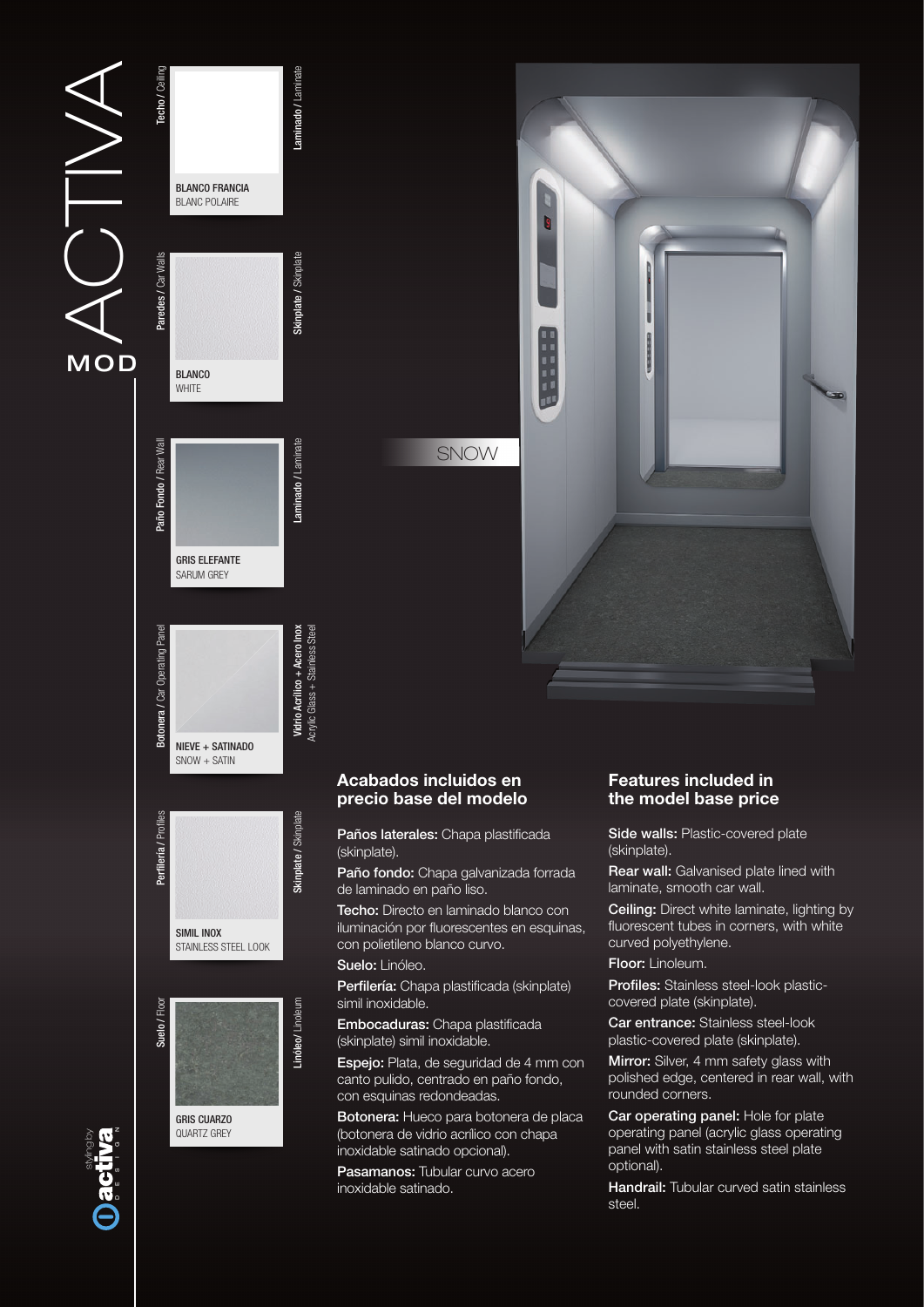





Techo / Ceiling

Laminado / Laminate

BROWN